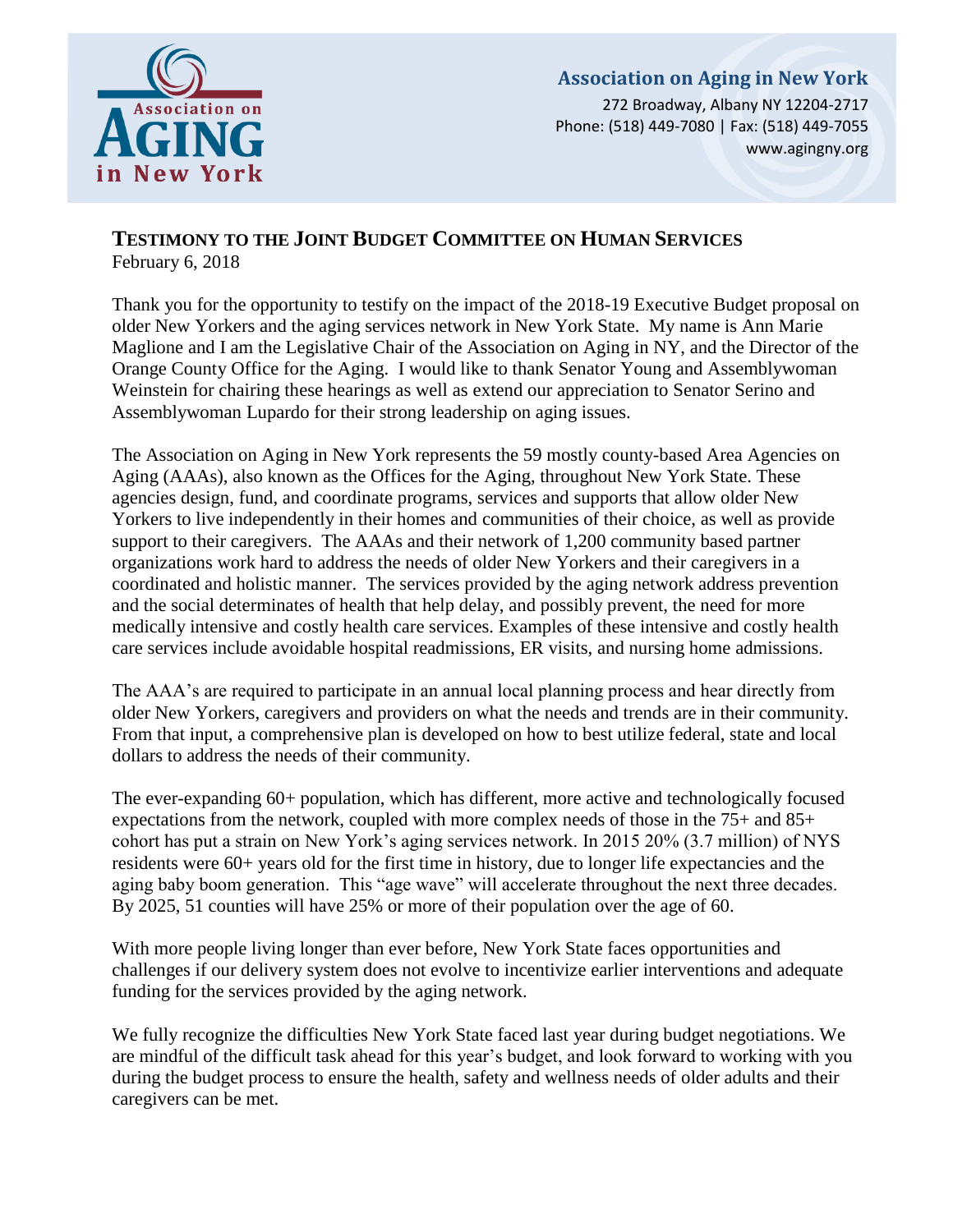### **Our priorities for the 2018-19 Budget are as follows:**

### **NY CONNECTS**

NY Connects is a locally coordinated system of specialized information and assistance on long term services and support options for age 60+, individuals with physical disabilities, caregivers and providers. New York State has spent years building the multi-agency, cross systems approach to service access. Our area agencies handle hundreds of thousands of calls annually, more than 230,000 calls last year alone. Last fall, New York State launched a statewide public awareness campaign for NY Connects. Ads aired on multiple broadcast outlets, including radio, television and social media. These ads generated significant interest in NY Connects and succeeded in generating big upticks in calls to New York Connects.

Unfortunately, after years of building this system, it is already woefully underfunded. In 2016, the Tentative Allocation was \$33 million. The 2017 Final Allocation was only \$19.3 million – \$14 million less than what was promised. The Governor's proposed 2018-19 Executive Budget only provides \$44.5 million over two years. The NY Connects system requires \$41 million annually in order to fully function - \$33 million for AAAs and \$8 million for the Independent Living Center run systems. This is two years in a row of significant funding cuts to a system that the state just built. What does this mean?

- Because of the reduction in funding in 2017, 280 jobs were either terminated, or left unfilled. Those in need of services have difficulty being assessed for services.
- People are falling through the cracks. Due to the increased call volume and more intensive call, they are left on hold and ultimately hang up after a long wait.
- NY Connects campaign launched this fall resulted in more people calling NY Connects in search of information and assistance. While this is wonderful, without the funding that was promised, this community based, multi-agency system will fail.

We respectfully request the NY Connects allocation in the Global Cap be adjusted to provide \$41 million annually or \$82 million over a two year period in order to sustain the system.

#### **COMMUNITY SERVICES FOR THE ELDERLY**

The Executive proposes to cut CSE by \$875,000 which is the amount the Legislature added last year. Total funding is proposed at \$28.9 million.

Waiting lists continue to grow as the population of older New Yorkers grows and there is an increased public awareness of these services through the promotion of NY Connects. Tens of thousands of older New Yorkers are on waiting lists for services such as transportation, EISEP, case management and home care. In order to fully address the waiting lists and ensure individuals are receiving the services they need, an additional \$24 million in funding is requested. In addition, the waiver of the local match should be incorporated into any additional appropriation.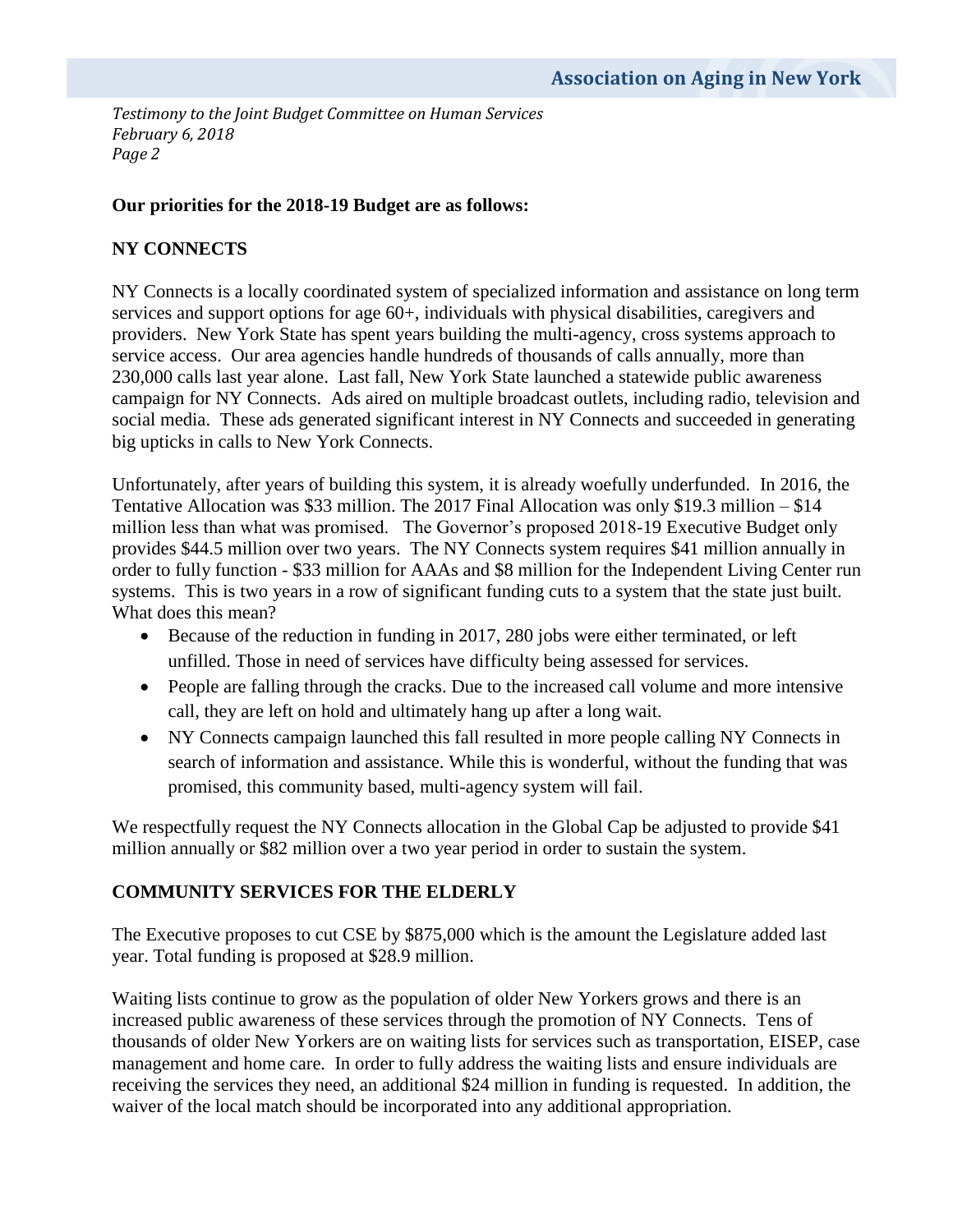## **ELDER ABUSE**

While we were pleased the Governor maintained funding for Enhanced Multidisciplinary Teams so they may be sustained and expanded throughout the State, we are concerned with the \$200,000 cut to baseline elder abuse services. Elder abuse affects an estimated 260,000 older adults annually and is an underreported crime, with only 1 out of 24 cases reported. We respectfully request restoration of the \$200,000 as well as a \$10 million investment in community based efforts to address elder abuse.

Community-based programs are on the front lines for connecting with elder abuse victims and preventing elder abuse. They educate older adults about elder abuse prevention, provide social and legal services, and link victims to resources, such as law enforcement and APS. They work with families, help victims access public benefits, and run victim support groups.

## **HOME CARE CRISIS**

Having a robust direct care workforce is paramount in achieving many of New York's goals, including Health Across All Policies, an Age Friendly state, DSRIP, MRT, and compliance with Olmstead. Right now, every county in New York State is experiencing a home care shortage that places the autonomy of individuals at-risk, and increases utilization of higher cost care such as emergency rooms and nursing homes. In addition, this prevents safe and appropriate discharges, resulting in preventable readmissions.

Thousands of New Yorkers are on waiting lists for home care due to a lack of access to aides and adequate funding to the network of area agencies on aging and their licensed subcontracted home care providers.

Without a workforce of home care providers the ability of elderly New Yorkers to remain in the community will simply be lost. A recent report by the Paraprofessional Healthcare Institute found that nearly 9 in 10 home care workers are women, and their median age is 45. Nationally, home care workers earn a median income of \$13,800 annually qualifying them for multiple government benefits and no clear career path out of poverty.

The Association, and many of our members, provided testimony last year to the Assembly Aging and Health committees related to the home care workers shortage. We remain encouraged that the serious crisis continues to be examined by you and your colleagues. A recent survey of our members showed statewide challenges faced by the home care worker shortage and inability to fill the home care hours needed by older New Yorkers and their families.

Caregivers also provide uncompensated care in New York State to the tune of 63 hours of care per week. Older New Yorkers are also caregivers, providing 2.7 billion hours of unpaid care for loved ones annually. Innovative ways to support our caregivers, including self-directed care that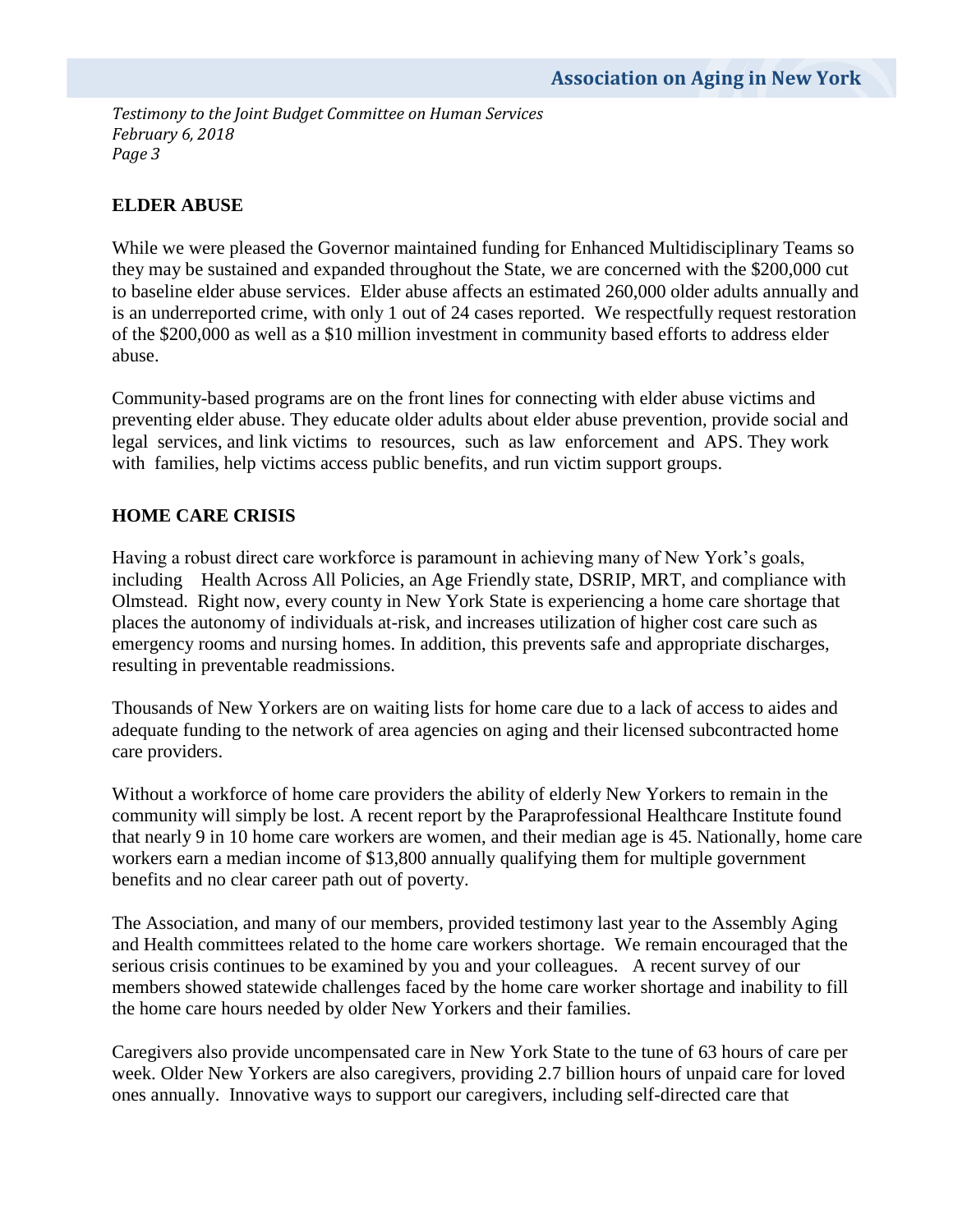compensates some family caregivers for caring for a close relative, is one unique approach that would benefit from more support and innovation.

Another option is to utilize the State Office for the Aging's flexible funding streams. Financial assistance could be offered to home care workers to increase the availability of aides, thereby helping those who are in need of home care and avoiding unnecessary nursing home admissions.

## **TRANSPORTATION**

Access to transportation is paramount. In order to achieve the state's goals of proper discharge planning, care transitions, reduction of preventable hospital readmissions, and improved population health. Wait lists for transportation has increased dramatically over the past year. In addition, there are maintenance and operational needs for existing vehicles.

As we look towards the future, there are also many innovative transportation and mobility models that could be explored by localities. Many AAA and nonprofit aging network partners utilize a volunteer based assisted transportation program while others have incorporated a system of paid drivers and mobility managers. The expansion of ride sharing in upstate New York provides another viable option to access transportation in areas of the state that previously had limited options. Adequate funding is needed to expand and enhance existing and new options to meet the growing demand for rides for older New Yorkers, especially those who cannot afford transportation costs to meet their basic needs.

Legislation introduced by Senator Serino and Assemblywoman Lupardo (S.2155/A.8229) establishing an economically sustainable transportation program along with additional capital and federal 5210 transportation dollars directed to the aging network, would help address the transportation crisis and provide the flexibility for communities to fund transportation options that meet their needs.

The Association on Aging in New York is committed to working with Governor Cuomo and the Legislature to support New York's designation as the first "Age-Friendly" state in the nation by ensuring "health across all polices." This would require all state agencies to consider health and wellness outcomes in their policy decisions. The community based long term care services provided by the 59 Area Agencies on Aging and the 1,200 community base partner organizations are essential to reaching this achievement. Health across all policies and recognizing the need to ensure nonmedical supports are essential in meeting the goal of reducing expensive health care services, such as increased hospitalizations and unnecessary emergency room visits. Health across all policies also helps stabilize older adults to live independent in the community and not in expensive skilled nursing facilities.

As part of this initiative, our network and the services we provide must be included as part of DSRIP and the value based payment system. Connecting older New Yorkers to appropriate community based supports upon discharge from a hospital has proven to reduce hospital